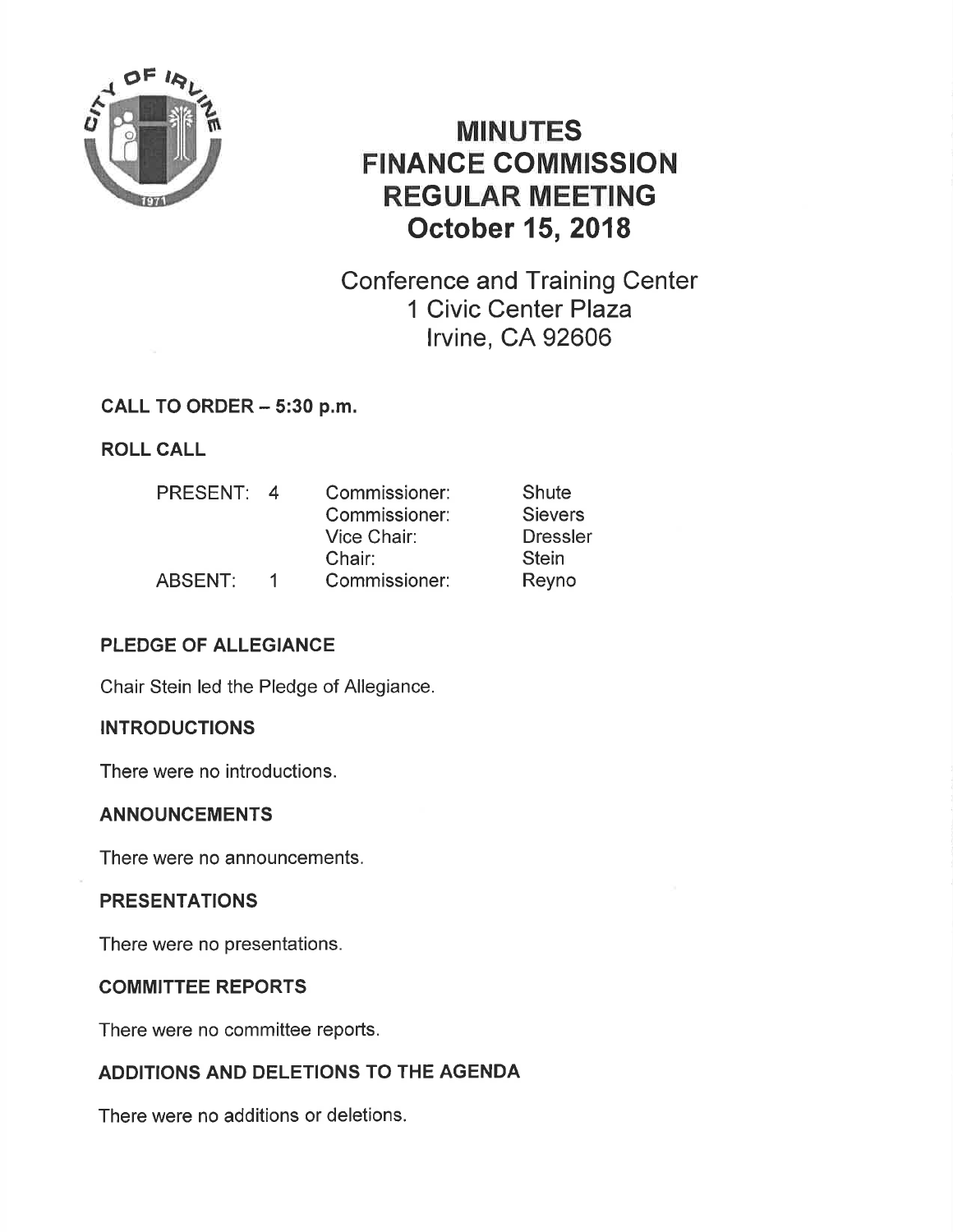#### PUBLIC COMMENTS

There were no public comments.

## COMMISSION BUSINESS

#### 1. MINUTES

#### ACTION: Moved by Vice Chair Dressler seconded by Gommissioner Sievers, and unanimously carried by those members present to:

Approve the minutes of a regular meeting of the Finance Commission held on September 17, 2018.

The motion carried as follows:

| AYES:    | -3-          | <b>COMMISSIONERS:</b> | Dressler, Sievers, Stein |
|----------|--------------|-----------------------|--------------------------|
| NOES:    | $\mathbf{u}$ | <b>COMMISSIONERS:</b> | <b>None</b>              |
| ABSENT:  | .1.          | <b>COMMISSIONERS:</b> | Reyno                    |
| ABSTAIN: | 1.           | <b>COMMISSIONERS:</b> | Shute                    |

#### 2. BOND ISSUANCE FOR REASSESSMENT DISTRICT NO. 05.21

Patricia Song, Manager of Fiscal Services, presented the item and answered questions.

Commission discussion included: the current interest rate environment and cost to each homeowner; debt service levels; the private placement and how interest rates are determined; duration of the bond; and the call provisions of the bond.

# RECOMMENDED AGTION: Moved by Chair Stein, seconded by Gommissioner Shute, and unanimously carried by those members present to:

Recommend that the City Council adopt - A RESOLUTION OF THE CITY COUNCIL OF THE CITY OF IRVINE, CALIFORNIA, AUTHORIZING THE ISSUANCE AND SALE OF NOT TO EXCEED \$27,995,000 AGGREGATE PRINCIPAL AMOUNT OF CITY OF IRVINE REASSESSMENT DISTRICT NO. 05-21 LIMITED OBLIGATION IMPROVEMENT BONDS, FIXED RATE SERIES, GROUP FOUR, APPROVING THE EXECUTION AND DELIVERY OF A FOURTH SUPPLEMENTAL INDENTURE AND A BOND PURCHASE AGREEMENT